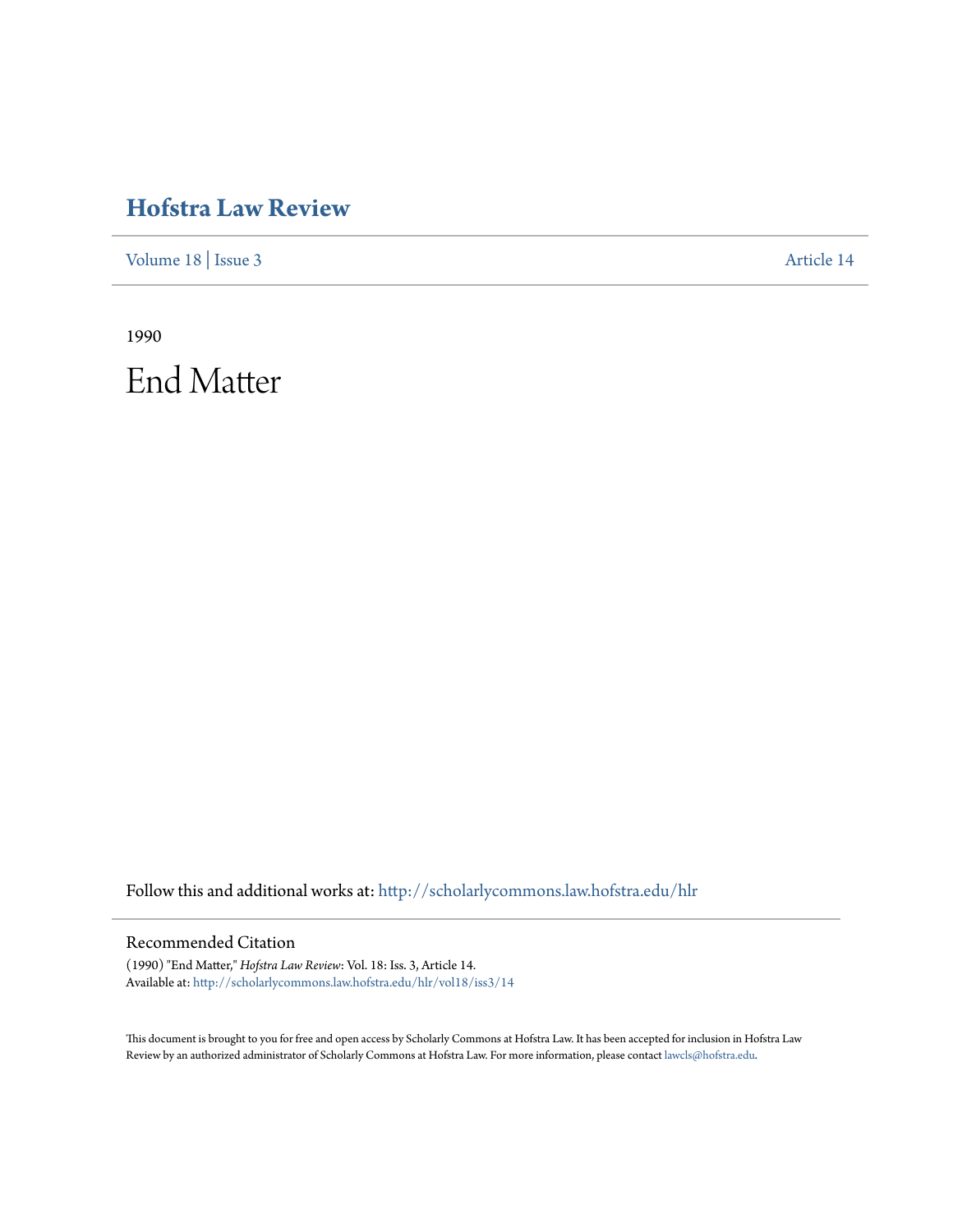#### **Hofstra Law Review**

#### **Subscription Rates**

| Domestic Rate      |         |
|--------------------|---------|
| Volume (4 Issues)  | \$26.00 |
| Single Issue       | \$7.00  |
| International Rate |         |
| Volume (4 Issues)  | \$30.00 |
| Single Issue       | \$8.00  |

|                       | Address                                                        | <u>an an an manach ann an an an an an an an a</u> |  |
|-----------------------|----------------------------------------------------------------|---------------------------------------------------|--|
|                       |                                                                |                                                   |  |
| I would like to order |                                                                |                                                   |  |
|                       | Volume ___________ Number of Copies ________                   |                                                   |  |
|                       | Single Issue only (Include Volume and Issue number) __________ |                                                   |  |
| Number of Copies      |                                                                |                                                   |  |
|                       | I understand that I will be billed later at the above rates.   |                                                   |  |
|                       |                                                                |                                                   |  |

0 \$30.0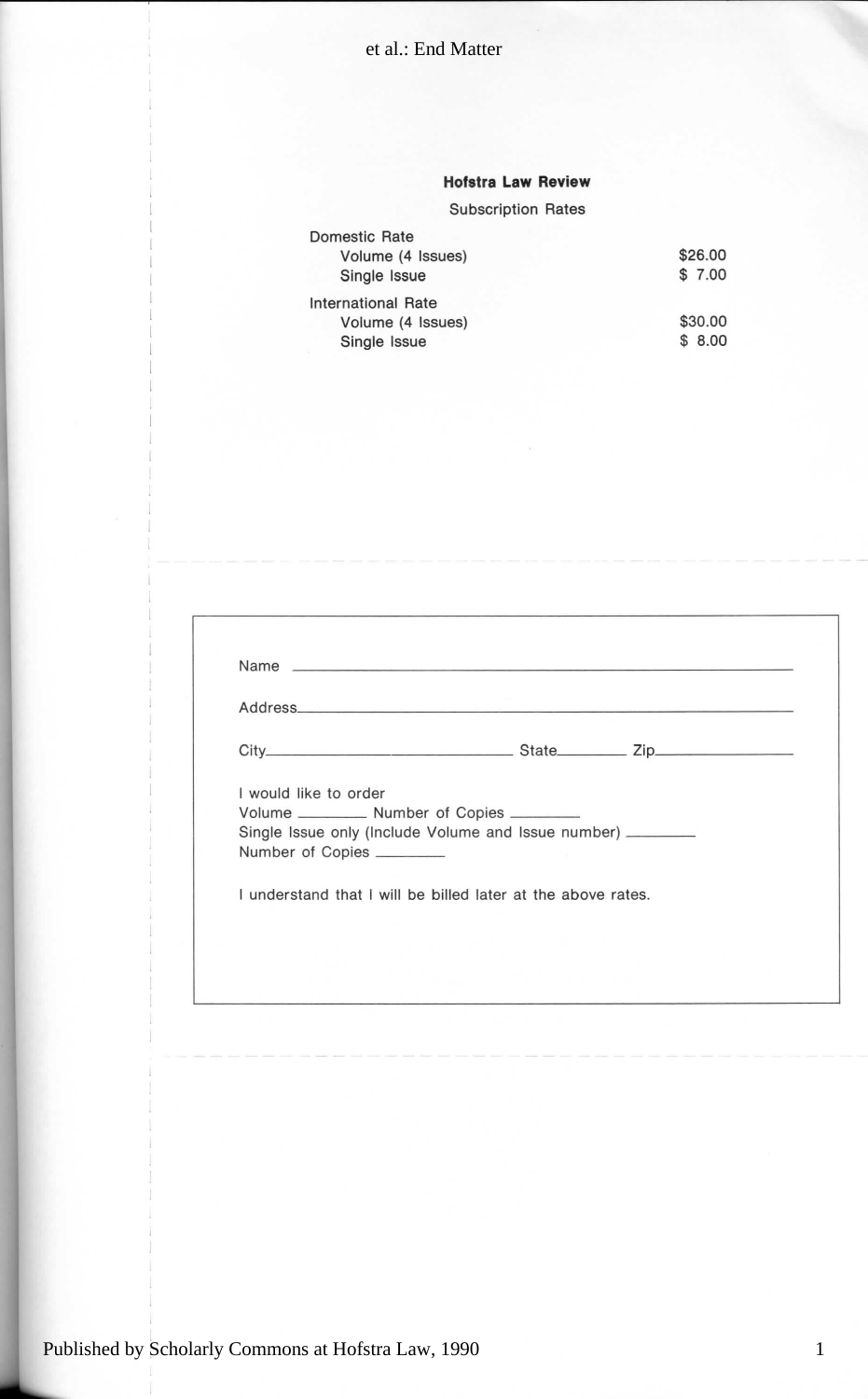*Hofstra Law Review, Vol. 18, Iss. 3 [1990], Art. 14*

**BUSINESS REPLY CARD FIRST CLASS PERMIT NO. 281** Postage will be paid by addressee **NO POSTAGE NECESSARY IF MAILED IN THE UNITED STATES**

. . . .

**Hofstra Law Review Association Hofstra University School of Law Hempstead, New York 11550**

http://scholarlycommons.law.hofstra.edu/hlr/vol18/iss3/14

2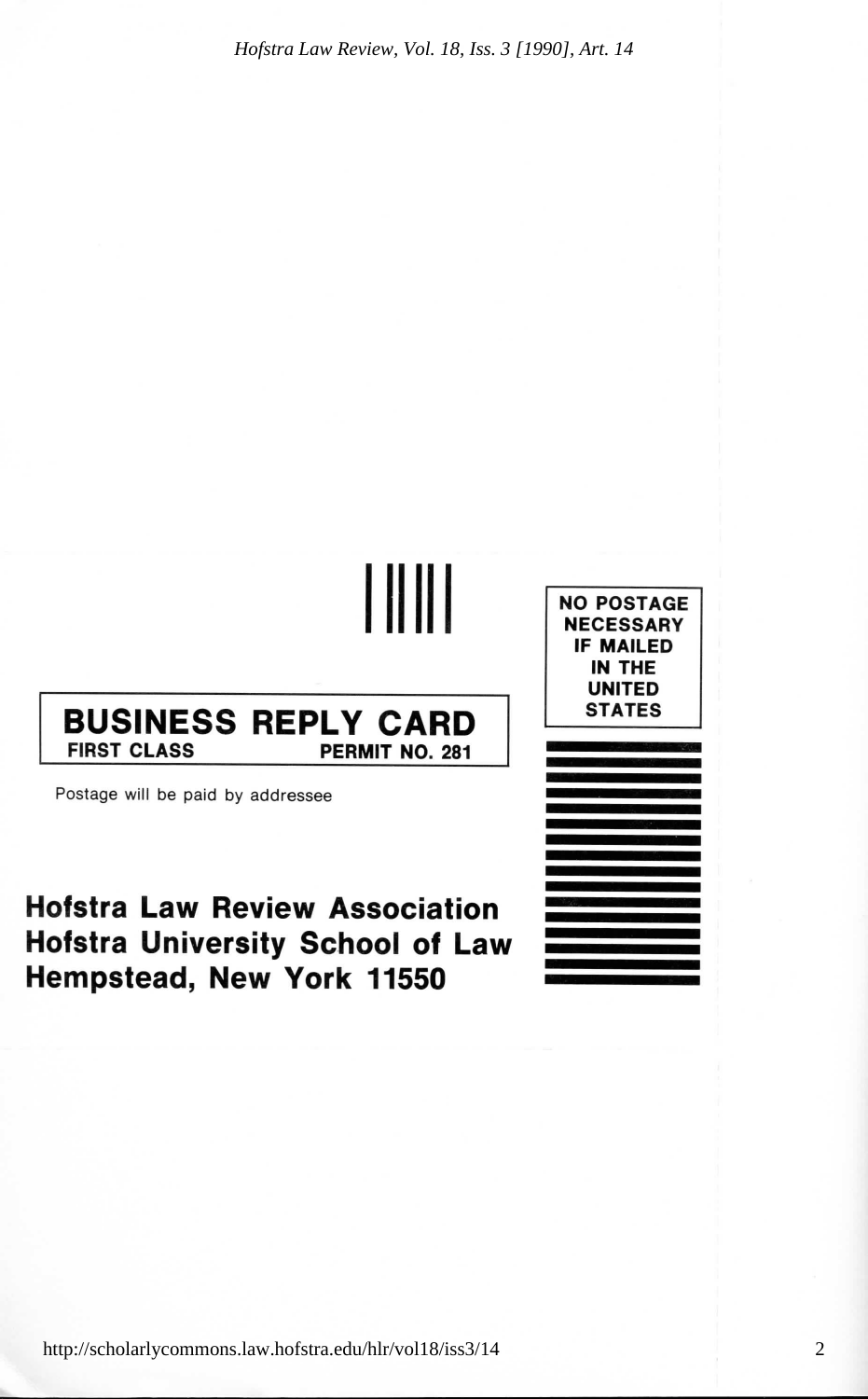et al.: End Matter

Hofstra law review. K8.045

THE been in the DARBY for 118 years. we con-DIFFEREN tinually deliver quality reviews and journals on time. We say it's our experience, quality and service that make the Darby difference. Our full time sales representatives, in-house customer service department, complete distribution services and flexible scheduling work together to make your publication a SUCCeSS.

Try us. Discover the Darby difference for vourself.

## Darby Printing Company

715 West Whitehall Street, SW Atlanta, GA 30310 In Georgia (404) 755-4521 Outside Georgia (800) 241-5292